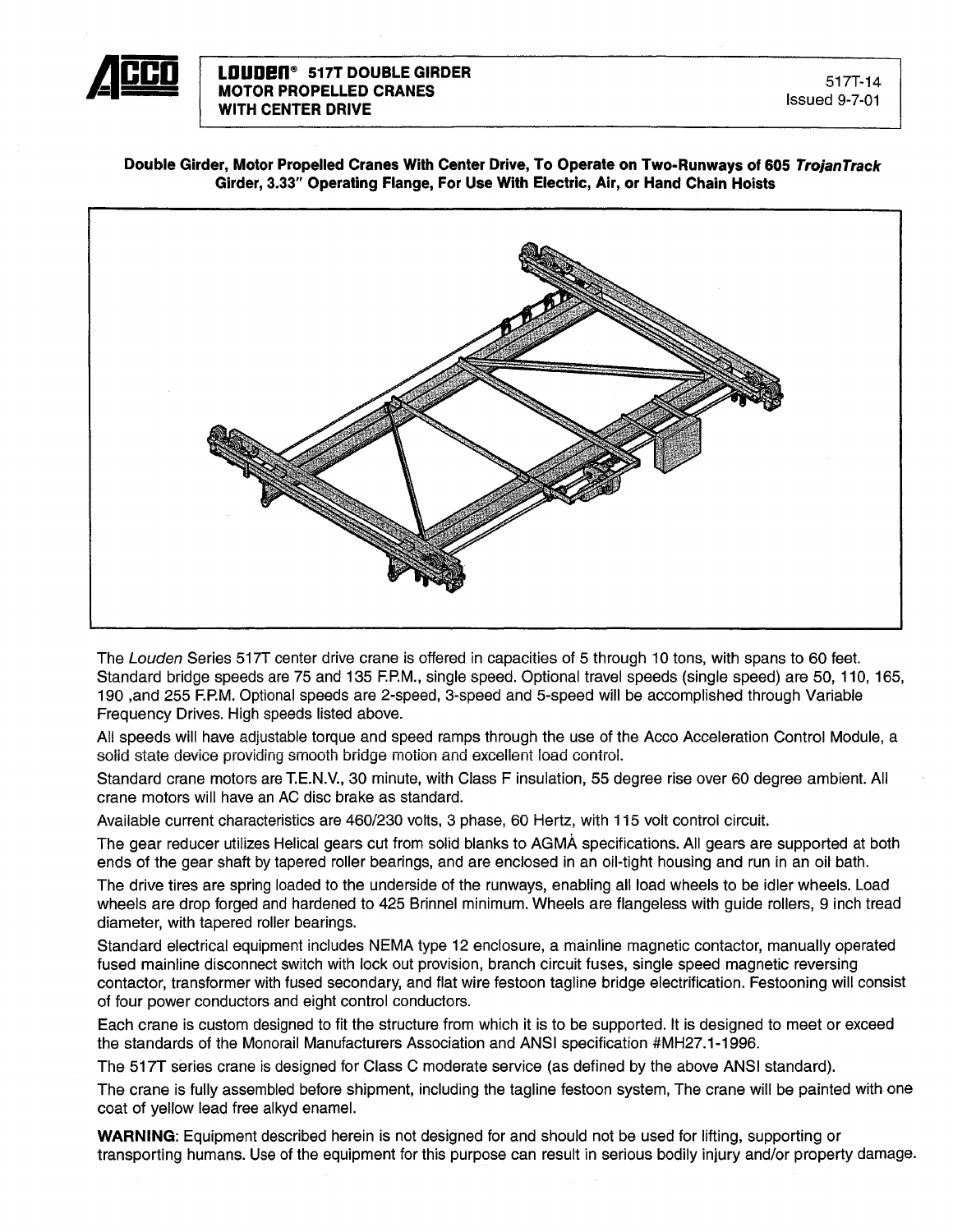

#### DOUBLE GIRDER MOTOR PROPELLED CRANES WITH CENTER DRIVE, TO OPERATE ON TWO TROJANTRACK RUNWAYS - 3.33" FLANGE, FOR USE WITH ELECTRIC OR AIR HOISTS ON DOUBLE GIRDER TROLLEYS.

| Max. | <b>Bridge</b>          | Crane  | Motor H.P.     |                      |                    |                | Overhang            | <b>Crane Trucks</b> |          | <b>Wheel Load</b>          |          |          |  |
|------|------------------------|--------|----------------|----------------------|--------------------|----------------|---------------------|---------------------|----------|----------------------------|----------|----------|--|
| Span | Girder                 | Weight | Speed (F.P.M.) |                      | $\overline{\ln}$ . | In.            | In.                 | 505.7824            | 505.7830 | No.                        | Capacity | Per Pair |  |
| Ft.  | Required               | (Lbs.) | 75             | 135                  | Std.               | Min.           | Max.                | Latch               | Latch    | Whls.                      | (Max.)   | (2)      |  |
|      | Catalog No. 517T.10003 |        |                |                      |                    |                | 10000 Lbs. Capacity |                     |          | 15840 Lbs. Design Load (1) |          |          |  |
| 18   | 605.1235               | 4694   | 1              | $1\frac{1}{2}$       | 12                 | 91/2           | 18                  | 18                  | 16       | 8                          | 30000    | 4547     |  |
| 20   | 605.1235               | 4840   | $\mathbf{1}$   | 1½                   | 12                 | 91/2           | 18                  | 18                  | 16       | 8                          | 30000    | 4565     |  |
| 22   | 605.1235               | 4986   | 1              | $1\frac{1}{2}$       | 12                 | 91/2           | 18                  | 18                  | 16       | 8                          | 30000    | 4584     |  |
| 24   | 605.1235               | 5132   | 1              | $1\frac{1}{2}$       | 12                 | 9½             | 18                  | 18                  | 16       | 8                          | 30000    | 4602     |  |
| 26   | 605.1543               | 5694   | 1              | $1\frac{1}{2}$       | 12                 | 9 <sub>2</sub> | 18                  | 18                  | 16       | 8                          | 30000    | 4672     |  |
| 28   | 605.1543               | 5872   | 1              | $1\frac{1}{2}$       | 12                 | 91/2           | 18                  | 18                  | 16       | 8                          | 30000    | 4694     |  |
| 30   | 605.1543               | 6050   | 1              | $1\frac{1}{2}$       | 12                 | 9 <sub>2</sub> | 18                  | 18                  | 16       | 8                          | 30000    | 4717     |  |
| 32   | 605.1543               | 6228   | 1              | $1\frac{1}{2}$       | 12                 | $9\frac{1}{2}$ | 18                  | 18                  | 16       | 8                          | 30000    | 4739     |  |
| 34   | 605.1850               | 7348   | 1              | $1\frac{1}{2}$       | 12                 | $9\frac{1}{2}$ | 18                  | 18                  | 16       | 8                          | 30000    | 4879     |  |
| 36   | 605.1850               | 7554   | 1              | 1½                   | 12                 | 91/2           | 18                  | 18                  | 16       | 8                          | 30000    | 4905     |  |
| 38   | 605.1850               | 7760   | 1              | $1\frac{1}{2}$       | 12                 | $9\frac{1}{2}$ | 18                  | 18                  | 16       | 8                          | 30000    | 4930     |  |
| 40   | 605.1850               | 7966   | 1              | $1\frac{1}{2}$       | 12                 | 91/2           | 18                  | 18                  | 16       | 8                          | 30000    | 4956     |  |
| 42   | 605.2166               | 9582   | 1              | $1\frac{1}{2}$       | 12                 | 9 <sub>2</sub> | 18                  | 18                  | 16       | 8                          | 30000    | 5158     |  |
| 44   | 605.2166               | 9852   | $\blacksquare$ | $1\frac{1}{2}$       | 12                 | $9\frac{1}{2}$ | 18                  | 18                  | 16       | 8                          | 30000    | 5192     |  |
| 46   | 605.2166               | 10122  | 1              | $\overline{2}$       | 12                 | 9 <sub>2</sub> | 18                  | 18                  | 16       | 8                          | 30000    | 5226     |  |
| 48   | 605.2166               | 10392  | 1              | $2 -$                | 12                 | $9\frac{1}{2}$ | 18                  | 18                  | 16       | 8                          | 30000    | 5259     |  |
| 50   | 605.2474               | 11475  | 1              | $\overline{2}$       | 12                 | 9½             | 18                  | 18                  | 16       | 8                          | 30000    | 5395     |  |
| 52   | 605.2474               | 11777  | 1              | $\overline{2}$       | 12                 | $9\frac{1}{2}$ | 18                  | 18                  | 16       | 8                          | 30000    | 5433     |  |
| 54   | 605.2474               | 12079  | 1              | $\mathbf{2}^{\circ}$ | 12                 | $9\frac{1}{2}$ | 18                  | 18                  | 16       | 8                          | 30000    | 5470     |  |
| 56   | 605.2785 13759         |        | $1\frac{1}{2}$ | $\overline{c}$       | 12                 | $9\frac{1}{2}$ | 18                  | 18                  | 16       | 8                          | 30000    | 5680     |  |
| 58   | 605.2785               | 14105  | $1\frac{1}{2}$ | $\overline{2}$       | 12                 | $9\frac{1}{2}$ | 18                  | 18                  | 16       | 8                          | 30000    | 5724     |  |
| 60   | 605.3089 14931         |        | $1\frac{1}{2}$ | $\overline{2}$       | 12                 | $9\frac{1}{2}$ | 18                  | 18                  | 16       | 8                          | 30000    | 5827     |  |

### NOTES:

- 1. Design Load = Live Load, plus  $15\%$  live load for
- impact, plus 4,340 Ibs. for hoist and trolley.
- 2. Calculated for this crane with specified design load.
- 3. Maximum permissible wheel load on 603 Super-Track and 604 SuperTrack Girder is 2,500 Lbs. (5,000 Lbs. per two-wheel trolley). For 605 Trojan-Track Girder the limitation is 3,750 Lbs. (7,500 Lbs. per two-wheel trolley) when transferring through 505.7830 latch; 5,000 Lbs. (10,000 Lbs. per twowheel trolley) when captive on bridge, or when used on Super-TrojanTrackRunways. (Super-Trojan-Track requires .75 in. min. thickness of top flange, .4375 in. min. thickness of web, and splices must be welded rather than bolted.)
- 4. Speeds shown are based on using 1800 RPM motors.
- 5, Horsepowers shown are based on using single speed motors.
- 6. Available non-standard speeds are 50,110,165, 190, 255 FPM.
- 7. Standard 2-Speed motors are 1800/600 RPM.
- 8. Weights shown are based on single speed drive with brake and controls, flat-wire festoon tagline bridge electrification, and 12" overhang each end of bridge.
- 9.  $B =$  Girder depth plus 2". (Tread to tread.)
- 10. Prices include the smaller HP shown. For larger HP, see modifications.
- 11. 40,000 Lb. Trojan End Trucks (9" Dia. wheels) must run on Super TrojanTrack Runways.
- WARNING: Equipment described herein is not designed for and should not be used for lifting, supporting, or transporting humans. Use of the equipment for this purpose can result in serious bodily injury and/or property damage.



**ACCO Material Handling Solutions**<br>76 Acco Drive, Box 792, York, PA 17405-0792 <sup>76</sup> Acco Drive, Box 792, York, PA 17405-0792 **• CCO** 717-741-4863,800-967-7333, FAX 800-715-8897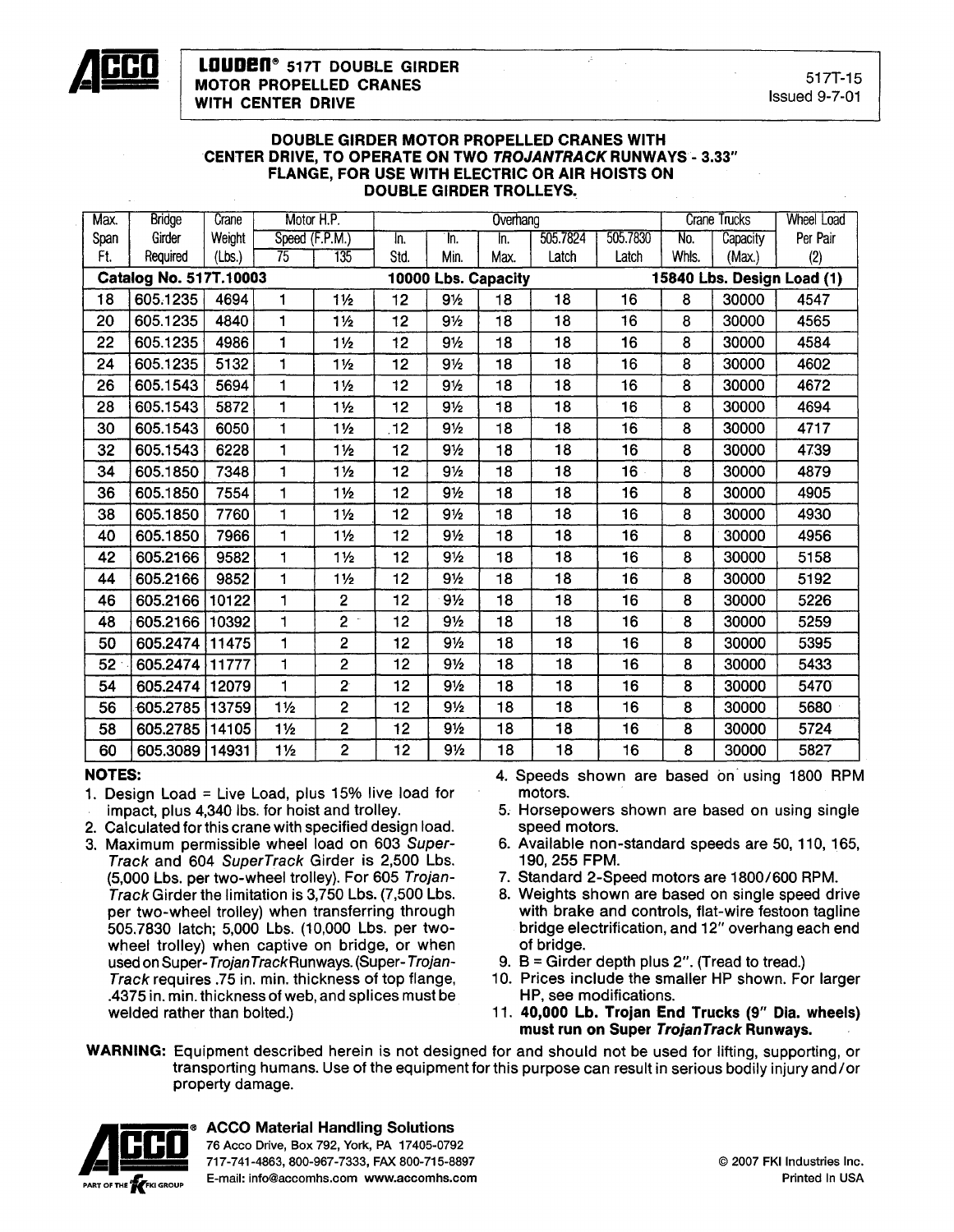





## STD. Wheelbases =  $6'-0''$ ,  $6'-0''$ ,  $6'-0''$ **Optional 8-Wheel Trojan Crane Trucks**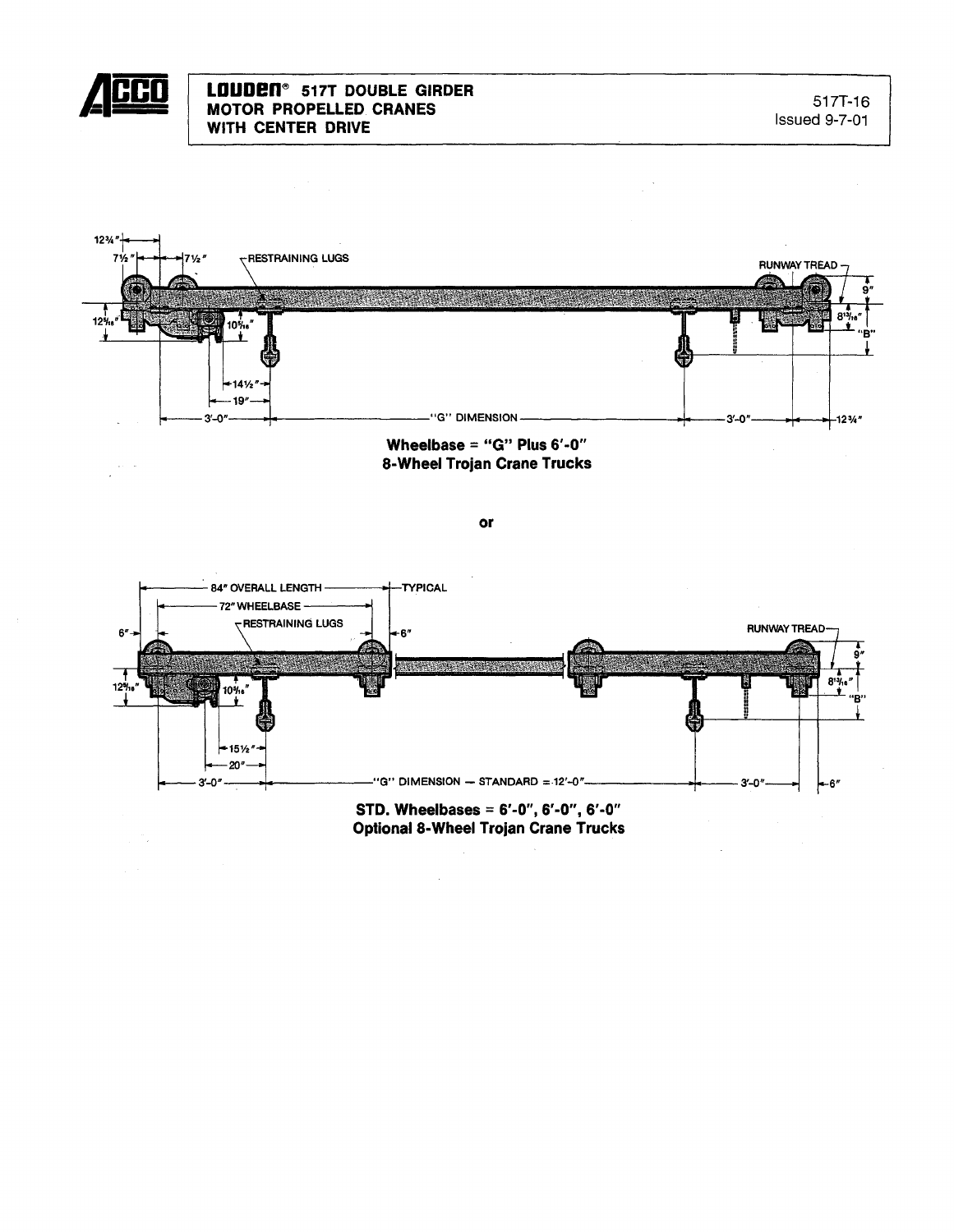

#### DOUBLE GIRDER MOTOR PROPELLED CRANES WITH CENTER DRIVE, TO OPERATE ON TWO TROJANTRACK RUNWAYS - 3.33" FLANGE, FOR USE WITH ELECTRIC OR AIR HOISTS ON DOUBLE GIRDER TROLLEYS.

| Max. | <b>Bridge</b>          | Crane  | Motor H.P.     |                         |      |                | Overhang            |             | <b>Crane Trucks</b> |                            | <b>Wheel Load</b> |          |  |
|------|------------------------|--------|----------------|-------------------------|------|----------------|---------------------|-------------|---------------------|----------------------------|-------------------|----------|--|
| Span | Girder                 | Weight | Speed (F.P.M.) |                         | In.  | In.            | In.                 | 505.7824    | 505.7830            | No.                        | Capacity          | Per Pair |  |
| Ft.  | Required               | (Lbs.) | 75             | 735                     | Std. | Min.           | Max.                | Latch       | Latch               | Whis.                      | (Max.)            | (2)      |  |
|      | Catalog No. 517T.15003 |        |                |                         |      |                | 15000 Lbs. Capacity |             |                     | 23650 Lbs. Design Load (1) |                   |          |  |
| 18   | 605.1235               | 5010   | 1              | $\overline{2}$          | 12   | 91/2           | 18                  | N.A.        | 16                  | 8                          | 30000             | 6539     |  |
| 20   | 605.1235               | 5156   | 1              | $\overline{2}$          | 12   | $9\frac{1}{2}$ | 18                  | <b>N.A.</b> | 16                  | 8                          | 30000             | 6557     |  |
| 22   | 605.1543               | 5674   | $1\frac{1}{2}$ | $\overline{2}$          | 12   | $9\frac{1}{2}$ | 18                  | N.A.        | 16                  | 8                          | 30000             | 6622     |  |
| 24   | 605.1543               | 5852   | 1½             | $\overline{c}$          | 12   | 9 <sub>2</sub> | 18                  | N.A.        | 16                  | 8                          | 30000             | 6644     |  |
| 26   | 605.1543               | 6030   | $1\frac{1}{2}$ | $\overline{2}$          | 12   | 9½             | 18                  | N.A.        | 16                  | 8                          | 30000             | 6667     |  |
| 28   | 605.1543               | 6208   | $1\frac{1}{2}$ | $\overline{2}$          | 12   | 9½             | 18                  | N.A.        | 16                  | 8                          | 30000             | 6689     |  |
| 30   | 605.1850               | 6849   | $1\frac{1}{2}$ | $\overline{2}$          | 12   | $9\frac{1}{2}$ | 18                  | N.A.        | 16                  | 8                          | 30000             | 6769     |  |
| 32   | 605.1850               | 7055   | $1\frac{1}{2}$ | $\overline{2}$          | 12   | $9\%$          | 18                  | <b>N.A.</b> | 16                  | 8                          | 30000             | 6795     |  |
| 34   | 605.1850               | 7261   | $1\frac{1}{2}$ | $\overline{c}$          | 12   | $9\frac{1}{2}$ | 18                  | N.A.        | 16                  | 8                          | 30000             | 6821     |  |
| 36   | 605.2166               | 8630   | $1\frac{1}{2}$ | 2                       | 12   | 91/2           | 18                  | N.A.        | 16                  | 8                          | 30000             | 6992     |  |
| 38   | 605.2166               | 8900   | $1\frac{1}{2}$ | $\overline{2}$          | 12   | $9\frac{1}{2}$ | 18                  | N.A.        | 16                  | 8                          | 30000             | 7025     |  |
| 40   | 605.2166               | 9170   | $1\frac{1}{2}$ | $\overline{2}$          | 12   | 91/2           | 18                  | N.A.        | 16                  | 8                          | 30000             | 7059     |  |
| 42   | 605.2166               | 9440   | $1\frac{1}{2}$ | $\overline{2}$          | 12   | 9½             | 18                  | N.A.        | 16                  | 8                          | 30000             | 7093     |  |
| 44   | 605.2474               | 10759  | 1 <sub>2</sub> | 2                       | 12   | $9\frac{1}{2}$ | 18                  | N.A.        | 16                  | 8                          | 30000             | 7258     |  |
| 46   | 605.2474               | 11061  | $1\frac{1}{2}$ | $\overline{2}$          | 12   | 9½             | 18                  | N.A.        | 16                  | 8                          | 30000             | 7296     |  |
| 48   | 605.2474               | 11363  | $1\frac{1}{2}$ | $\overline{2}$          | 12   | 9 <sub>2</sub> | 18                  | N.A.        | 16                  | 8                          | 30000             | 7333     |  |
| 50   | 605.2474               | 11665  | $1\frac{1}{2}$ | $\overline{\mathbf{c}}$ | 12   | $9\frac{1}{2}$ | 18                  | N.A.        | 16                  | 8                          | 30000             | 7371     |  |
| 52   | 605.2785               | 12954  | $1\frac{1}{2}$ | 2                       | 12   | 91/2           | 18                  | N.A.        | 16                  | 8                          | 40000             | 7532     |  |
| 54   | 605.2785               | 13620  | $1\frac{1}{2}$ | 2                       | 12   | $9\frac{1}{2}$ | 18                  | <b>N.A.</b> | 16                  | 8 <sub>1</sub>             | 40000             | 7615     |  |
| 56   | 605.3089               | 14414  | $1\frac{1}{2}$ | 3                       | 12   | $9\frac{1}{2}$ | 18                  | N.A.        | 16                  | 8                          | 40000             | 7715     |  |
| 58   | 605.3089               | 14776  | $1\frac{1}{2}$ | 3                       | 12   | $9\frac{1}{2}$ | 18                  | N.A.        | 16                  | 8                          | 40000             | 7760     |  |
| 60   | 605.3292               | 15498  | $1\frac{1}{2}$ | 3                       | 12   | $9\frac{1}{2}$ | 18                  | <b>N.A.</b> | 16                  | 8                          | 40000             | 7850     |  |

### NOTES:

- 1. Design Load = Live Load, plus 15% live load for impact, plus 6,400 Ibs. for hoist and trolley.
- 2. Calculated for this crane with specified design load.
- 3. Maximum permissible wheel load on 603 Super-Track and 604 SuperTrack Girder is 2,500 Lbs. (5,000 Lbs. per two-wheel trolley). For 605 Trojan-Track Girder the limitation is 3,750 Lbs. (7,500 Lbs. per two-wheel trolley) when transferring through 505.7830 latch; 5,000 Lbs. (10,000 Lbs. per twowheel trolley) when captive on bridge, or when used on Super-TrojanTrackRunways. (Super- Trojan-Track requires .75 in. min. thickness of top flange, .4375 in. min. thickness of web, and splices must be welded rather than bolted.)
- 4. Speeds shown are based on using 1800 RPM motors.
- 5. Horsepowers shown are based on using single speed motors.
- 6. Available non-standard speeds are 50, 110,165, 190, 255 FPM.
- 7. Standard 2-Speed motors are 1800/600 RPM.
- 8. Weights shown are based on single speed drive with brake and controls, flat-wire festoon tagline bridge electrification, and 12" overhang each end of bridge.
- 9.  $B =$  Girder depth plus 2". (Tread to tread.)
- 10. Prices include the smaller HP shown. For larger HP, see modifications.
- 11. 40,000 Lb. Trojan End Trucks (9" Dia. wheels) must run on Super TrojanTrack Runways.

WARNING: Equipment described herein is not designed for and should not be used for lifting, supporting, or transporting humans. Use of the equipment for this purpose can result in serious bodily injury and/or property damage.



## **ACCO Material Handling Solutions**

76 Acco Drive, Box 792, York, PA 17405-0792 **\_ CCO** 717-741-4863,800-967-7333, FAX 800-715-8897 E-mail: info@accomhs.com www.accomhs.com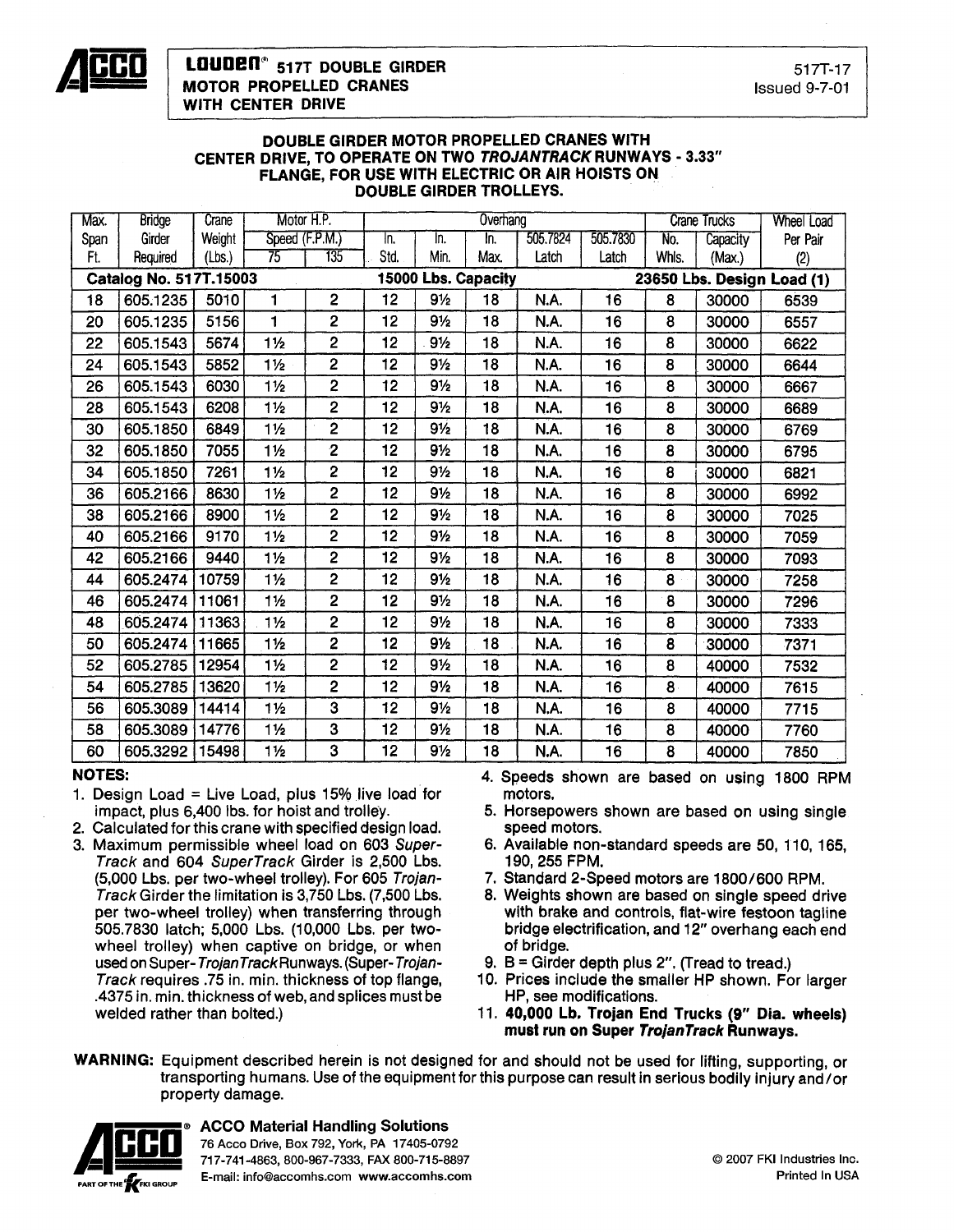

l,





 $or$ 



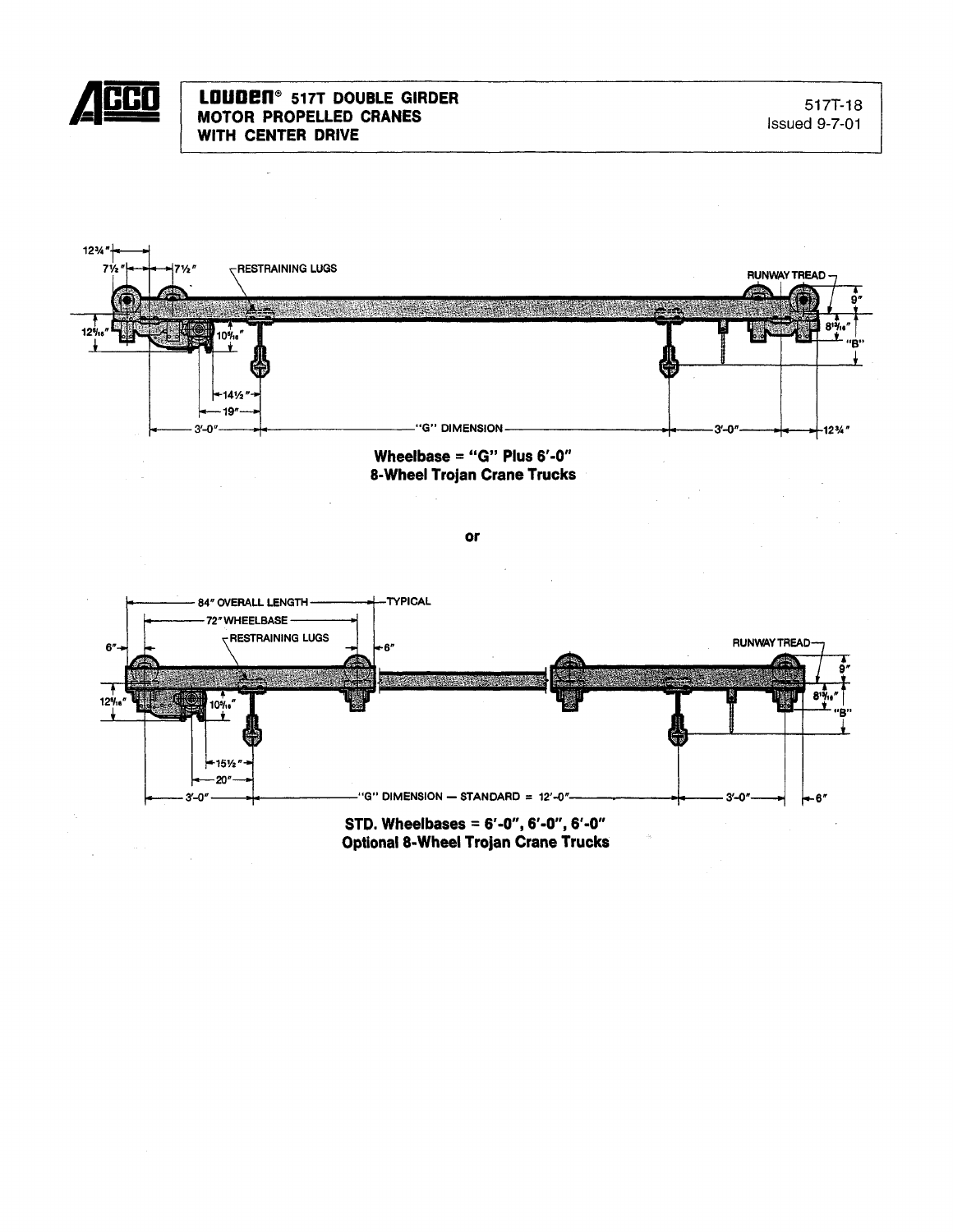

517T-19 Issued 9-7-01

#### DOUBLE GIRDER MOTOR PROPELLED CRANES WITH CENTER DRIVE, TO OPERATE ON TWO TROJANTRACK RUNWAYS - 3.33" FLANGE, FOR USE WITH ELECTRIC OR AIR HOISTS ON DOUBLE GIRDER TROLLEYS.

| Max. | <b>Bridge</b>          | Crane  | Motor H.P.      |                |      |                     | Overhang | <b>Crane Trucks</b> |          | <b>Wheel Load</b> |                 |                            |
|------|------------------------|--------|-----------------|----------------|------|---------------------|----------|---------------------|----------|-------------------|-----------------|----------------------------|
| Span | Girder                 | Weight | Speed (F.P.M.)  |                | In.  | In.                 | Īn.      | 505.7824            | 505.7830 | No.               | <b>Capacity</b> | Per Pair                   |
| Ft.  | Required               | (Lbs.) | 75              | 135            | Std. | Min.                | Max.     | Latch               | Latch    | Whis.             | (Max.)          | (2)                        |
|      | Catalog No. 517T.20003 |        |                 |                |      | 20000 Lbs. Capacity |          |                     |          |                   |                 | 29700 Lbs. Design Load (1) |
| 18   | 605.1235               | 5352   | $1\frac{1}{2}$  | $\overline{c}$ | 12   | $9\frac{1}{2}$      | 18       | N.A.                | 16       | 8                 | 40000           | 8094                       |
| 20   | 605.1543               | 5818   | $1\frac{1}{2}$  | $\overline{2}$ | 12   | 9½                  | 18       | N.A.                | 16       | 8                 | 40000           | 8153                       |
| 22   | 605.1543               | 5996   | $1\frac{1}{2}$  | $\overline{2}$ | 12   | 9½                  | 18       | N.A.                | 16       | 8                 | 40000           | 8175                       |
| 24   | 605.1543               | 6174   | $1\frac{1}{2}$  | $\overline{2}$ | 12   | 9 <sub>2</sub>      | 18       | N.A.                | 16       | 8                 | 40000           | 8197                       |
| 26   | 605.1850               | 6879   | $1\frac{1}{2}$  | $\overline{2}$ | 12   | 9½                  | 18       | N.A.                | 16       | 8                 | 40000           | 8285                       |
| 28   | 605.1850               | 7085   | $1\frac{1}{2}$  | $\overline{2}$ | 12   | $9\frac{1}{2}$      | 18       | N.A.                | 16       | 8                 | 40000           | 8311                       |
| 30   | 605.1850               | 7291   | 11/2            | $\overline{2}$ | 12   | $9\frac{1}{2}$      | 18       | N.A.                | 16       | 8                 | 40000           | 8337                       |
| 32   | 605.1850               | 7497   | $1\frac{1}{2}$  | $\overline{2}$ | 12   | $9\frac{1}{2}$      | 18       | N.A.                | 16       | 8                 | 40000           | 8363                       |
| 34   | 605.2166               | 9129   | $1\frac{1}{2}$  | 3              | 12   | 91/2                | 18       | N.A.                | 16       | 8                 | 40000           | 8567                       |
| 36   | 605.2166               | 9399   | $1\frac{1}{2}$  | 3              | 12   | 91/2                | 18       | N.A.                | 16       | 8                 | 40000           | 8600                       |
| 38   | 605.2166               | 9669   | 1 <sub>2</sub>  | 3              | 12   | $9\frac{1}{2}$      | 18       | N.A.                | 16       | 8                 | 40000           | 8634                       |
| 40   | 605.2166               | 9939   | $1\frac{1}{2}$  | 3              | 12   | 9 <sub>2</sub>      | 18       | N.A.                | 16       | 8                 | 40000           | 8668                       |
| 42   | 605.2474               | 11518  | $1\frac{1}{2}$  | 3              | 12   | $9\frac{1}{2}$      | 18       | N.A.                | 16       | 8                 | 40000           | 8865                       |
| 44   | 605.2474               | 11820  | $1\frac{1}{2}$  | 3              | 12   | $9\frac{1}{2}$      | 18       | N.A.                | 16       | 8                 | 40000           | 8903                       |
| 46   | 605.2474               | 12122  | $1\frac{1}{2}$  | 3              | 12   | 91/2                | 18       | N.A.                | 16       | 8                 | 40000           | 8941                       |
| 48   | 605.2785               | 13288  | $1\frac{1}{2}$  | 3              | 12   | 91/2                | 18       | N.A.                | 16       | 8                 | 40000           | 9086                       |
| 50   | 605.2785               | 13634  | $1\frac{1}{2}$  | 3              | 12   | $9\frac{1}{2}$      | 18       | N.A.                | 16       | 8                 | 40000           | 9130                       |
| 52   | 605.2785               | 13980  | $1\frac{1}{2}$  | 3              | ි 12 | $9\frac{1}{2}$      | 18       | N.A.                | 16       | 8                 | 40000           | 9173                       |
| 54   | 605.3089               | 14758  | $-1\frac{1}{2}$ | 3              | 12   | $9\frac{1}{2}$      | 18       | N.A.                | 16       | 8                 | 40000           | 9270                       |
| 56   | 605.3089               | 15120  | $1\frac{1}{2}$  | 3              | 12   | $9\frac{1}{2}$      | 18       | N.A.                | 16       | 8 <sub>1</sub>    | 40000           | 9315                       |
| 58   | 605.3292               | 15830  | $1\frac{1}{2}$  | 3              | 12   | 9½                  | 18       | N.A.                | 16       | 8                 | 40000           | 9404                       |
|      |                        |        |                 |                |      |                     |          |                     |          |                   |                 |                            |

### NOTES:

- 1. Design Load = Live Load, plus  $15\%$  live load for impact, plus 6,700 Ibs. for hoist and trolley.
- 2. Calculated for this crane with specified design load.
- 3. Maximum permissible wheel load on 603 Super-Track and 604 SuperTrack Girder is 2,500 Lbs. (5,000 Lbs. per two-wheel trolley). For 605 Trojan-Track Girder the limitation is 3,750 Lbs. (7,500 Lbs. per two-wheel trolley) when transferring through 505.7830 latch; 5,000 Lbs. (10,000 Lbs. per twowheel trolley) when captive on bridge, or when used on Super-TrojanTrackRunways. (Super-Trojan-Track requires .75 in. min. thickness of top flange, .4375 in. min. thickness of web, and splices must be welded rather than bolted.)
- 4. Speeds shown are based on using 1800 RPM motors.
- 5. Horsepowers shown are based on using single speed motors.
- 6. Available non-standard speeds are 50, 110, 165, 190, 255 FPM.
- 7. Standard 2-Speed motors are 1800/600 RPM.
- 8. Weights shown are based on single speed drive with brake and controls, flat-wire festoon tagline bridge electrification, and 12" overhang each end of bridge.
- 9. <sup>B</sup> =Girder depth plus 2". (Tread to tread.)
- 10. Prices include the smaller HP shown. For larger HP, see modifications.
- 11. 40,000 Lb. Trojan End Trucks (9" Dia. wheels) must run on Super TrojanTrack Runways.
- WARNING: Equipment described herein is not designed for and should not be used for lifting, supporting, or transporting humans. Use of the equipment for this purpose can result in serious bodily injury and/or property damage.



ACCO Material Handling Solutions<br>
76 Acco Drive, Box 792, York, PA 17405-0792<br> **PART OF THE EXEKI GROUP** E-mail: info@accomhs.com www.accomhs.com<br>
E-mail: info@accomhs.com www.accomhs.com \_ 717-741-4863, 800-967-7333, FAX 800-715-8897 **E-mail: info@accomhs.com www.accomhs.com**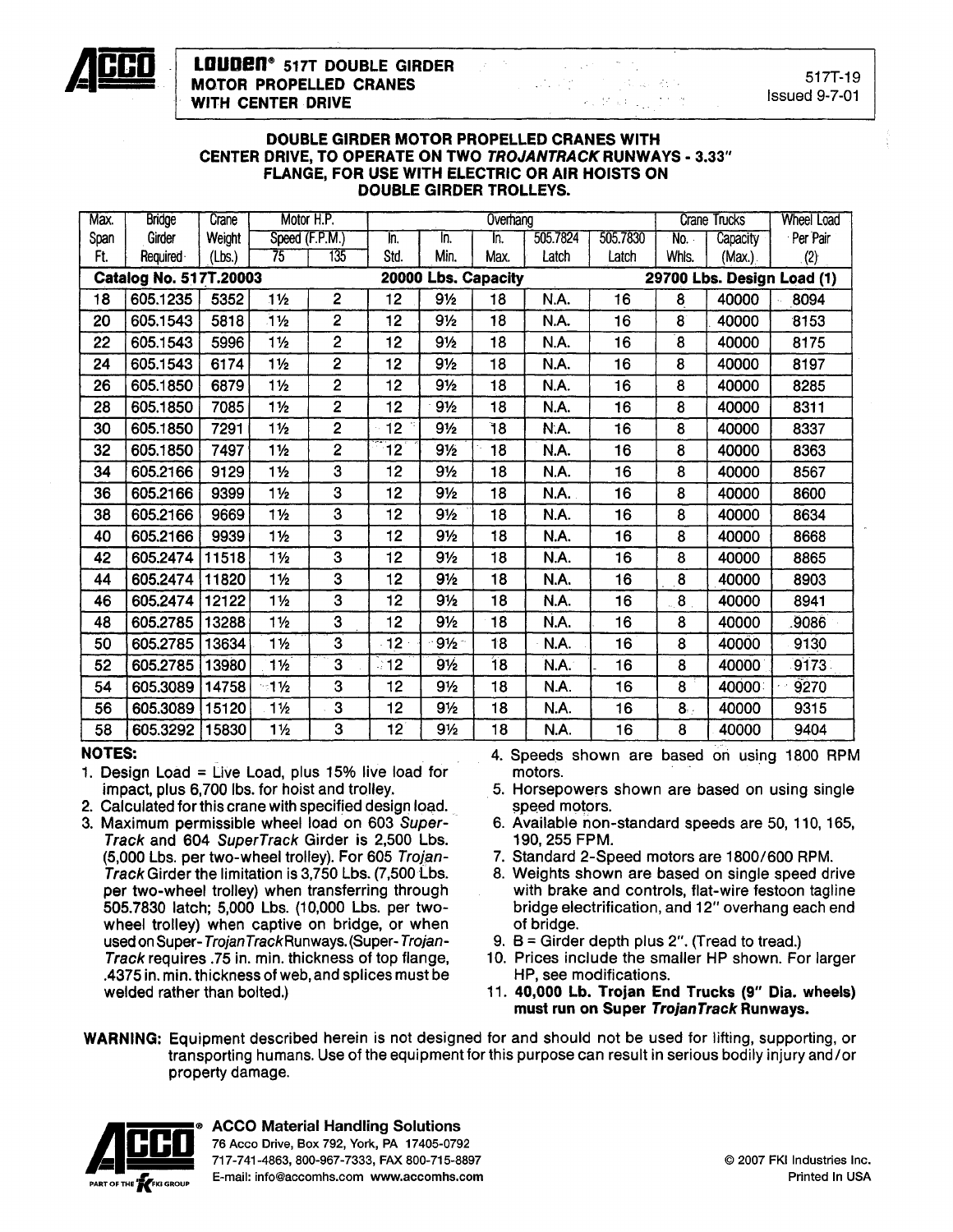

## **LOUDen@ 517T DOUBLE GIRDER MOTOR PROPELLED CRANES WITH CENTER DRIVE**



**or**



**Optional8-Wheel Trojan Crane Trucks**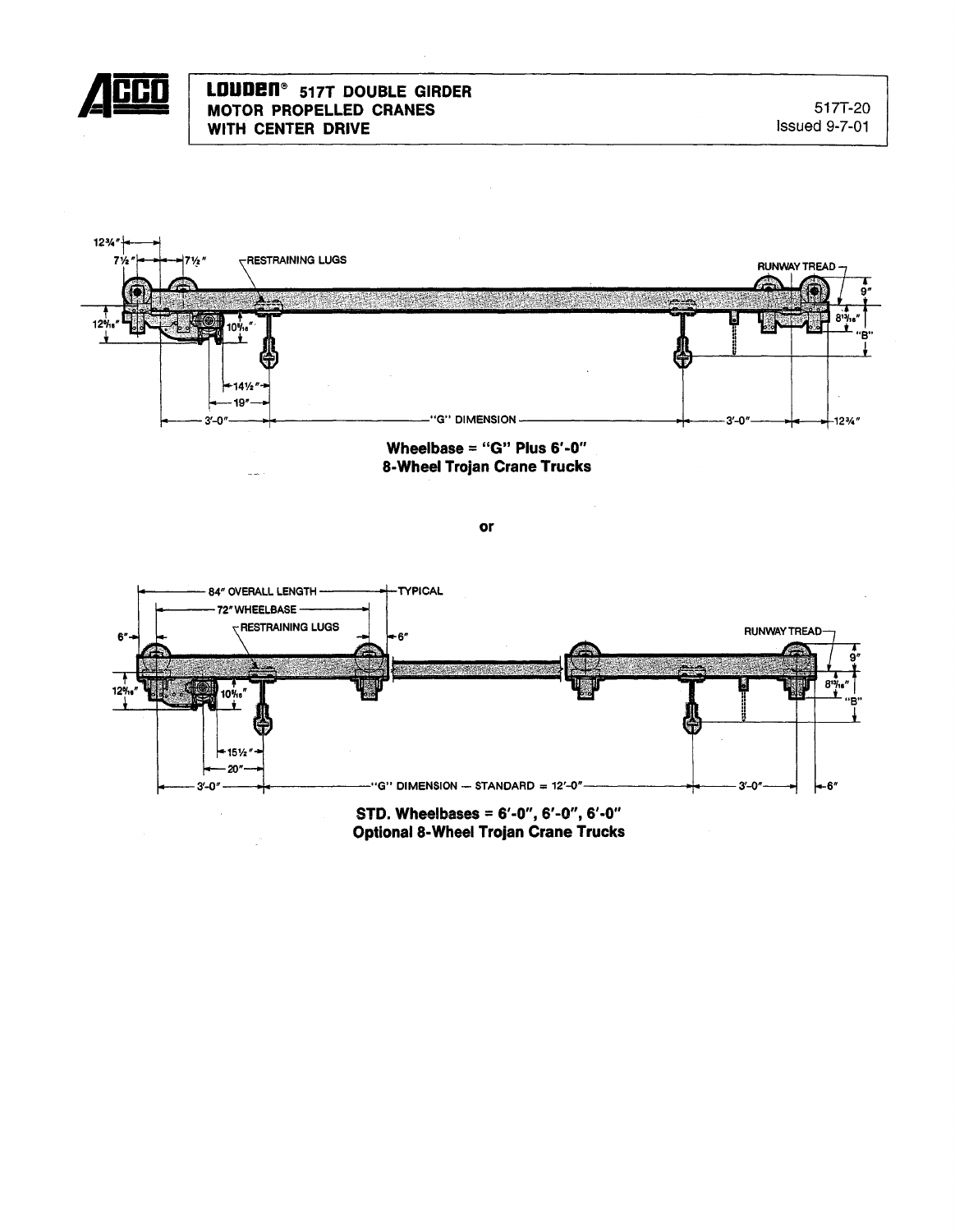

#### DOUBLE GIRDER MOTOR PROPELLED CRANES WITH CENTER DRIVE, TO OPERATE ON TWO TROJANTRACK RUNWAYS - 3,33" FLANGE, FOR USE WITH ELECTRIC OR AIR HOISTS ON DOUBLE GIRDER TROLLEYS.

| Max. | <b>Bridge</b>                 | Crane  | Motor H.P.     |                |      |                     | Overhang | Crane Trucks |          | <b>Wheel Load</b> |          |                            |
|------|-------------------------------|--------|----------------|----------------|------|---------------------|----------|--------------|----------|-------------------|----------|----------------------------|
| Span | Girder                        | Weight | Speed (F.P.M.) |                | In.  | In.                 | In.      | 505.7824     | 505.7830 | No.               | Capacity | Per Pair                   |
| Ft.  | Required                      | (Lbs.) | 75             | 135            | Std. | Min.                | Max.     | Latch        | Latch    | Whls.             | (Max.)   | (2)                        |
|      | <b>Catalog No. 517T.20003</b> |        |                |                |      | 20000 Lbs. Capacity |          |              |          |                   |          | 29700 Lbs. Design Load (1) |
| 18   | 605.1235                      | 6507   | $1\frac{1}{2}$ | $\overline{2}$ | 12   | 9½                  | 18       | N.A.         | 16       | 16                | 60000    | 4120                       |
| 20   | 605.1543                      | 6973   | $1\frac{1}{2}$ | $\overline{2}$ | 12   | $9\frac{1}{2}$      | 18       | N.A.         | 16       | 16                | 60000    | 4149                       |
| 22   | 605.1543                      | 7151   | $1\frac{1}{2}$ | $\overline{2}$ | 12   | $9\frac{1}{2}$      | 18       | N.A.         | 16       | 16                | 60000    | 4160                       |
| 24   | 605.1543                      | 7329   | $1\frac{1}{2}$ | $\overline{c}$ | 12   | $9\frac{1}{2}$      | 18       | N.A.         | 16       | 16                | 60000    | 4171                       |
| 26   | 605.1850                      | 8034   | $1\frac{1}{2}$ | $\overline{2}$ | 12   | $9\frac{1}{2}$      | 18       | N.A.         | 16       | 16                | 60000    | 4215                       |
| 28   | 605.1850                      | 8240   | $1\frac{1}{2}$ | $\overline{2}$ | 12   | $9\frac{1}{2}$      | 18       | N.A.         | 16       | 16                | 60000    | 4228                       |
| 30   | 605.1850                      | 8446   | $1\frac{1}{2}$ | $\overline{2}$ | 12   | $9\frac{1}{2}$      | 18       | N.A.         | 16       | 16                | 60000    | 4241                       |
| 32   | 605.1850                      | 8652   | $1\frac{1}{2}$ | $\overline{2}$ | 12   | $9\frac{1}{2}$      | 18       | N.A.         | 16       | 16                | 60000    | 4254                       |
| 34   | 605.2166                      | 10284  | $1\frac{1}{2}$ | 3              | 12   | $9\frac{1}{2}$      | 18       | N.A.         | 16       | 16                | 60000    | 4356                       |
| 36   | 605.2166                      | 10554  | $1\frac{1}{2}$ | 3              | 12   | $9\frac{1}{2}$      | 18       | N.A.         | 16       | 16                | 60000    | 4373                       |
| 38   | 605.2166                      | 10824  | $1\frac{1}{2}$ | 3              | 12   | $9\frac{1}{2}$      | 18       | N.A.         | 16       | 16                | 60000    | 4389                       |
| 40   | 605.2166                      | 11094  | $1\frac{1}{2}$ | 3              | 12   | $9\frac{1}{2}$      | 18       | N.A.         | 16       | 16                | 60000    | 4406                       |
| 42   | 605.2474                      | 12673  | $1\frac{1}{2}$ | 3              | 12   | $9\frac{1}{2}$      | 18       | N.A.         | 16       | 16                | 60000    | 4505                       |
| 44   | 605.2474                      | 12975  | $1\frac{1}{2}$ | 3              | 12   | 91/2                | 18       | N.A.         | 16       | 16                | 60000    | 4524                       |
| 46   | 605.2474                      | 13277  | $1\frac{1}{2}$ | 3              | 12   | $9\frac{1}{2}$      | 18       | N.A.         | 16       | 16                | 60000    | 4543                       |
| 48   | 605.2785                      | 14443  | $1\frac{1}{2}$ | $\overline{3}$ | 12   | $9\frac{1}{2}$      | 18       | N.A.         | 16       | 16                | 60000    | 4616                       |
| 50   | 605.2785                      | 14789  | $1\frac{1}{2}$ | 3              | 12   | $9\frac{1}{2}$      | 18       | N.A.         | 16       | 16                | 60000    | 4637                       |
| 52   | 605.2785                      | 15135  | $1\frac{1}{2}$ | 3              | 12   | $9\frac{1}{2}$      | 18       | N.A.         | 16       | 16                | 60000    | 4659                       |
| 54   | 605.3089                      | 15913  | $1\frac{1}{2}$ | 3              | 12   | $9\frac{1}{2}$      | 18       | N.A.         | 16       | 16                | 60000    | 4708                       |
| 56   | 605.3089                      | 16275  | $1\frac{1}{2}$ | 3              | 12   | $9\frac{1}{2}$      | 18       | N.A.         | 16       | 16                | 60000    | 4730                       |
| 58   | 605.3292                      | 16985  | $1\frac{1}{2}$ | 3              | 12   | $9\frac{1}{2}$      | 18       | N.A.         | 16       | 16                | 60000    | 4775                       |

### NOTES:

- 1. Design Load =Live Load, plus 15% live load for impact, plus 6,700 Ibs. for hoist and trolley.
- 2. Calculated for this crane with specified design load.
- 3. Maximum permissible wheel load on 603 Super-Track and 604 SuperTrack Girder is 2,500 Lbs. (5,000 Lbs. per two-wheel trolley). For 605 Trojan-Track Girder the limitation is 3,750 Lbs. (7,500 Lbs. per two-wheel trolley) when transferring through 505.7830 latch; 5,000 Lbs. (10,000 Lbs. per twowheel trolley) when captive on bridge, or when used on Super-TrojanTrackRunways. (Super- Trojan-Track requires .75 in. min. thickness of top flange, .4375 in. min. thickness of web, and splices must be welded rather than bolted.)
- 4. Speeds shown are based on using 1800 RPM motors.
- 5. Horsepowers shown are based on using single speed motors.
- 6. Available non-standard speeds are 50, 110, 165, 190,255 FPM.
- 7. Standard 2-Speed motors are 1800/600 RPM.
- 8. Weights shown are based on single speed drive with brake and controls, flat-wire festoon tagline bridge electrification, and 12" overhang each end of bridge.
- 9. 8 = Girder depth plus 2". (Tread to tread.)
- 10. Prices include the smaller HP shown. For larger HP, see modifications.
- 11. 40,000 Lb. Trojan End Trucks (9" Dia. wheels) must run on Super TrojanTrack Runways.
- WARNING: Equipment described herein is not designed for and should not be used for lifting, supporting, or transporting humans. Use of the equipment for this purpose can result in serious bodily injury and/or property damage.



ACCO Material Handling Solutions<br>
76 Acco Drive, Box 792, York, PA 17405-0792 \_ 717-741-4863,800-967-7333, FAX 800-715-8897 **E-mail: info@accomhs.com www.accomhs.com**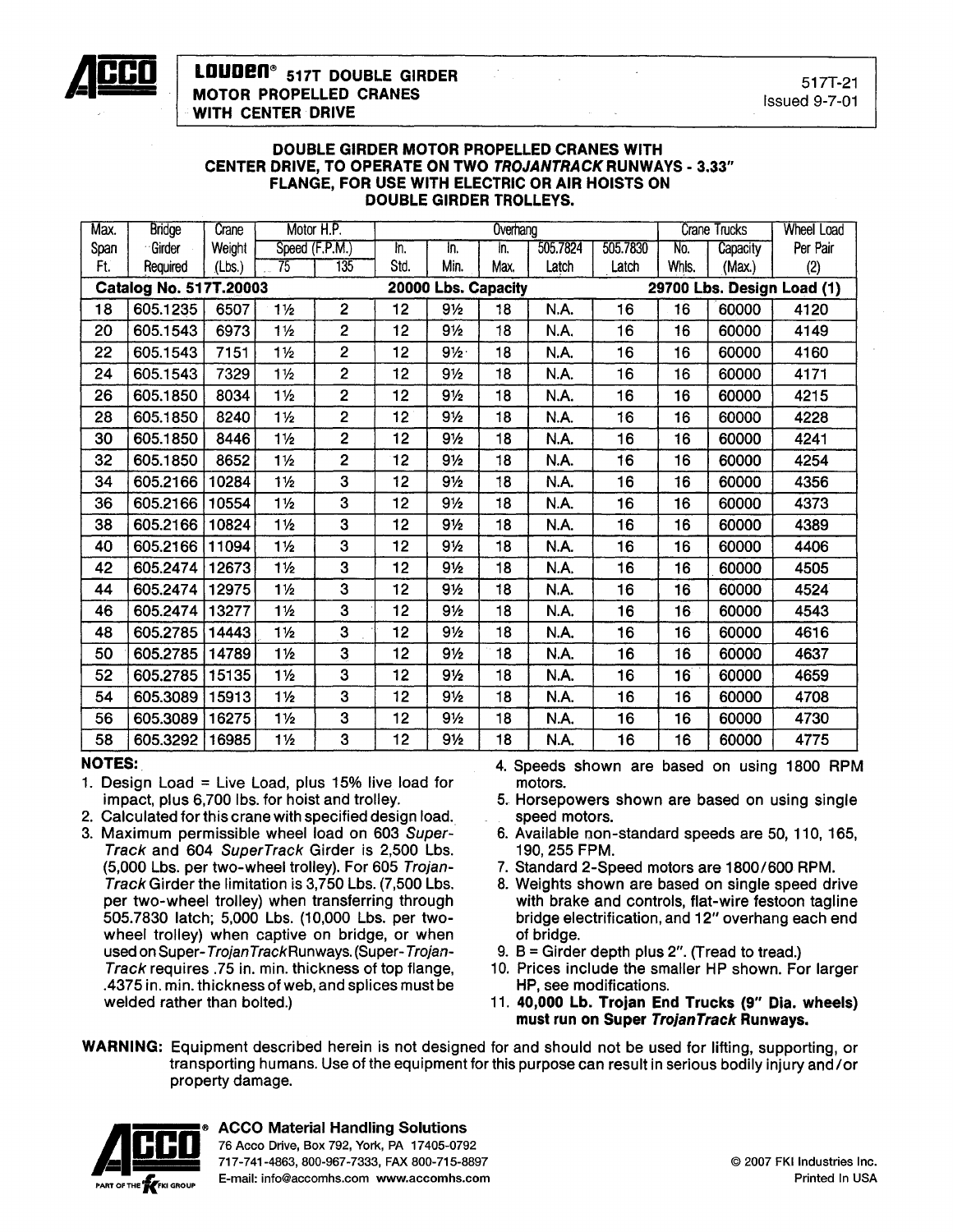



STD. Wheelbases = 6'-0", 6'-0", 6'-0"<br>16-Wheel Trojan Crane Trucks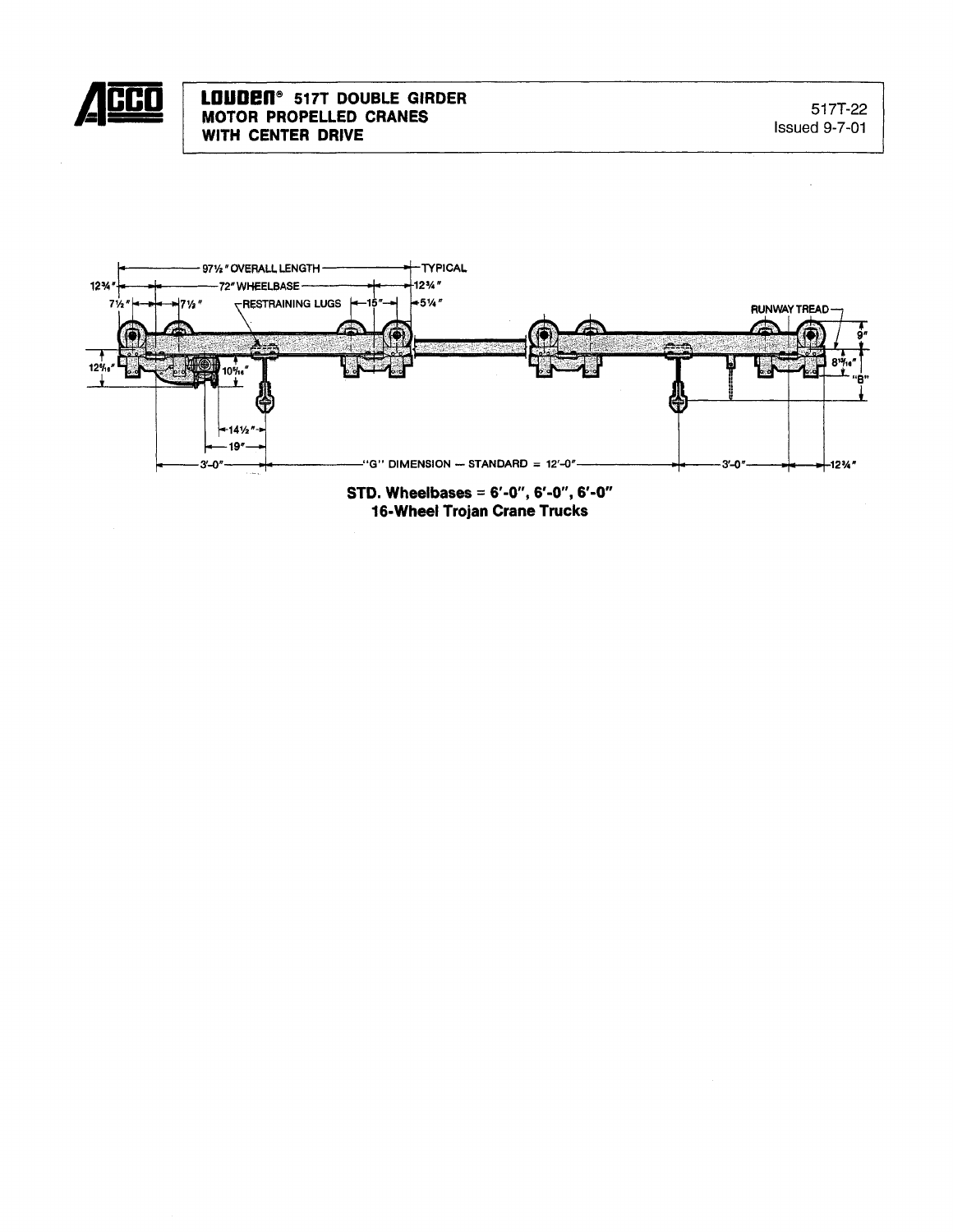

#### DOUBLE GIRDER MOTOR PROPELLED CRANES WITH CENTER DRIVE, TO OPERATE ON TWO TROJANTRACK RUNWAYS - 3.33" FLANGE, FOR USE WITH ELECTRIC OR AIR HOISTS ON DOUBLE GIRDER TROLLEYS.

| Max. | <b>Bridge</b>                 | Crane                 | Motor H.P.     |     |                 |                     | Overhang | <b>Crane Trucks</b> |          | <b>Wheel Load</b> |                            |          |  |
|------|-------------------------------|-----------------------|----------------|-----|-----------------|---------------------|----------|---------------------|----------|-------------------|----------------------------|----------|--|
| Span | Girder                        | Weight                | Speed (F.P.M.) |     | In.             | In.                 | In.      | 505.7824            | 505.7830 | No.               | Capacity                   | Per Pair |  |
| Ft.  | Required                      | (Lbs.)                | 75             | 135 | Std.            | Min.                | Max.     | Latch               | Latch    | Whis.             | (Max.)                     | (2)      |  |
|      | <b>Catalog No. 517T.30003</b> |                       |                |     |                 | 30000 Lbs. Capacity |          |                     |          |                   | 42830 Lbs. Design Load (1) |          |  |
| 18   | 605.1543                      | 6847                  | $\overline{2}$ | 3   | 12 <sub>2</sub> | 91/2                | 18       | N.A.                | 16       | 16                | 60000                      | 5782     |  |
| 20   | 605.1850                      | 7301                  | $\overline{2}$ | 3   | 12              | $9\frac{1}{2}$      | 18       | <b>N.A.</b>         | 16       | 16                | 60000                      | 5811     |  |
| 22   | 605.1850                      | 7501                  | $\overline{2}$ | 3   | 12              | $9\frac{1}{2}$      | 18       | N.A.                | 16       | 16                | 60000                      | 5823     |  |
| 24   | 605.1850                      | 7701                  | $\overline{2}$ | 3   | 12              | 9½                  | 18       | N.A.                | 16       | 16                | 60000                      | 5836     |  |
| 26   | 605.2166                      | 8950                  | $\overline{2}$ | 3   | 12              | $9\frac{1}{2}$      | 18       | N.A.                | 16       | 16                | 60000                      | 5914     |  |
| 28   | 605.2166                      | 9214                  | $\overline{2}$ | 3   | 12              | 91/2                | 18       | N.A.                | 16       | 16                | 60000                      | 5930     |  |
| 30   | 605.2166                      | 9478                  | $\overline{2}$ | 3   | 12              | 9 <sub>2</sub>      | 18       | N.A.                | 16       | 16                | 60000                      | 5947     |  |
| 32   | 605.2166                      | 9742                  | $\overline{2}$ | 3   | 12              | 9½                  | 18       | N.A.                | 16       | 16                | 60000                      | 5963     |  |
| 34   | 605.2474                      | 10880                 | $\overline{2}$ | 3   | 12              | 9½                  | 18       | N.A.                | 16       | 16                | 60000                      | 6034     |  |
| 36   | 605.2474                      | $\vert$ 11176 $\vert$ | $\overline{2}$ | 3   | 12              | 9½                  | 18       | N.A.                | 16       | 16                | 60000                      | 6053     |  |
| 38   | 605.2474                      | 11472                 | $\overline{2}$ | 3   | 12              | 9½                  | 18       | N.A.                | 16       | 16                | 60000                      | 6071     |  |
| 40   | 605.2785                      | 13325                 | 3              | 5   | 12              | 9½                  | 18       | N.A.                | 16       | 16                | 60000                      | 6187     |  |
| 42   | 605.2785                      | 13665                 | 3              | 5   | 12              | $9\frac{1}{2}$      | 18       | N.A.                | 16       | 16                | 60000                      | 6208     |  |
| 44   | 605.2785                      | 14005                 | 3              | 5   | 12              | 9½                  | 18       | N.A.                | 16       | 16                | 60000                      | 6230     |  |
| 46   | 605.2785                      | 14345                 | 3              | 5   | 12              | 9 <sub>2</sub>      | 18       | N.A.                | 16       | 16                | 60000                      | 6251     |  |
| 48   | 605.3089                      | 15043                 | 3              | 5   | 12              | $9\frac{1}{2}$      | 18       | N.A.                | 16       | 16                | 60000                      | 6294     |  |
| 50   | 605.3089                      | 15399                 | 3              | 5   | 12              | $9\frac{1}{2}$      | 18       | N.A.                | 16       | 16                | 60000                      | 6317     |  |
| 52   | 605.3292                      | 16091                 | 3              | 5   | 12              | $9\frac{1}{2}$      | 18       | N.A.                | 16       | 16                | 60000                      | 6360     |  |

### NOTES:

- 1. Design Load = Live Load, plus  $15\%$  live load for impact, plus 8,330 Ibs. for hoist and trolley.
- 2. Calculated forthis crane with specified design load.
- 3. Maximum permissible wheel load on 603 Super-Track and 604 SuperTrack Girder is 2,500 Lbs. (5,000 Lbs. per two-wheel trolley). For 605 Trojan-Track Girder the limitation is 3,750 Lbs. (7,500 Lbs. per two-wheel trolley) when transferring through 505.7830 latch; 5,000 Lbs. (10,000 Lbs. per twowheel trolley) when captive on bridge, or when used on Super-TrojanTrackRunways.(Super-Trojan-Track requires .75 in. min. thickness of top flange, .4375 in. min. thickness of web, and splices must be welded rather than bolted.)

4. Speeds shown are based on using 1800 RPM motors.

- 5. Horsepowers shown are based on using single speed motors.
- 6. Available non-standard speeds are 50, 110, 165, 190, 255 FPM.
- 7. Standard 2-Speed motors are 1800/600 RPM.
- 8. Weights shown are based on single speed drive with brake'and controls, flat-wire festoon tagline bridge electrification, and 12" overhang each end of bridge.
- 9.  $B =$  Girder depth plus 2". (Tread to tread.)
- 10. Prices include the smaller HP shown. For larger HP, see modifications.
- 11. 40,000 Lb. Trojan End Trucks (9" Dia. wheels) must run on Super TrojanTrack Runways.
- WARNING: Equipment described herein is not designed for and should not be used for lifting, supporting, or transporting humans. Use of the equipment for this purpose can result in serious bodily injury and/or property damage.